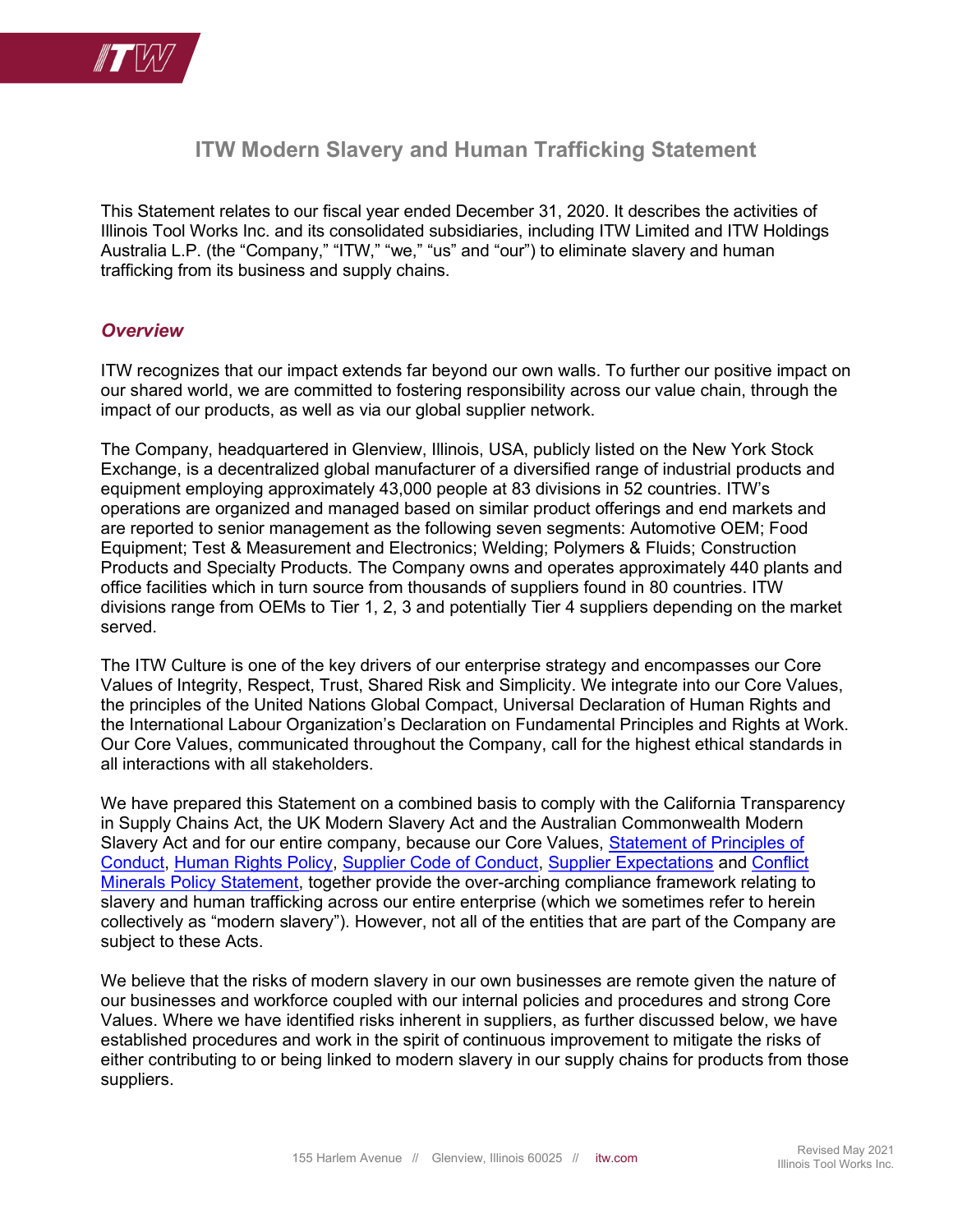Where practicable, we seek to maintain long-term relationships with local suppliers to help us source more responsibly and reduce the risk of sourcing from an unethical supplier. In 2020, in our overall supply chain, approximately 45 percent of global spend was with suppliers who are near the facilities we serve.

## Codes of Conduct

The ITW Statement of Principles of Conduct mandates compliance with human rights requirements around the globe, including environmental, health and safety laws that protect the well-being of employees, and laws against slavery, human trafficking and child labor. The ITW Statement of Principles of Conduct applies to all of our employees and internal business operations.

In addition, ITW's Supplier Code of Conduct holds our suppliers accountable to the same standards of conduct set forth in our Statement of Principles of Conduct. The Supplier Code of Conduct specifically prohibits our suppliers from employing workers that are younger than minimum age (and in any case, under the age of 15) or from knowingly sourcing from suppliers associated with human trafficking. The Supplier Code of Conduct also requires our suppliers to take reasonable efforts to ensure that their suppliers comply with our policies. We expect our suppliers to be in compliance with the Supplier Code of Conduct, and we do not knowingly do business with suppliers who violate laws for the protection of human rights or human health and safety.

We also have published Supplier Expectations. Among other things, our Supplier Expectations indicate that we expect suppliers to comply with all applicable laws and regulations around the globe, including those pertaining to human rights and laws against slavery, human trafficking and child labor.

Furthermore, we have published a Human Rights Policy. Our Human Rights Policy indicates that we are committed to human rights in the workplace. Among other things, this includes providing a workplace that protects employee well-being and safety and compliance with all applicable laws regarding slavery, human trafficking and child labor.

## Steps to Mitigate Slavery and Human Trafficking Risk

We engage in the activities discussed below to mitigate the risk of modern slavery in our supply chains.

Consistent with our decentralized operating structure, our individual businesses are responsible for assessing and addressing risks of modern slavery in their supply chains, based on their particular business and risk profile. In recognition of the different risk profiles of our businesses, we have elected not to take a prescriptive approach to this area of compliance as we believe that enabling individual businesses to take a thoughtful, tailored approach to addressing modern slavery risk is more effective than a prescriptive approach, and our business units are expected to operate in accordance with our Core Values, the ITW Statement of Principles of Conduct, the Supplier Code of Conduct, the Supplier Expectations, the Human Rights Policy and other ITW policies.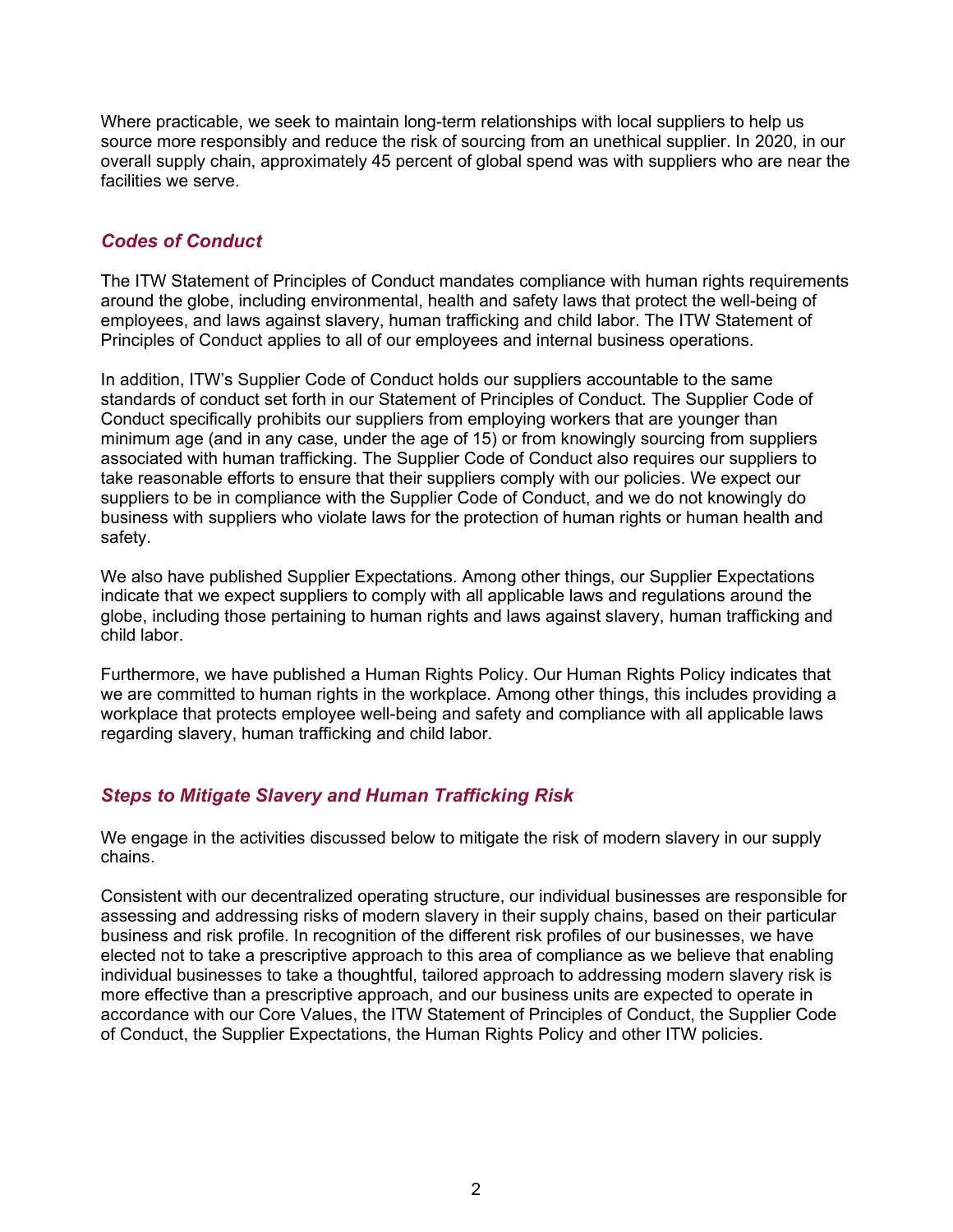Supplier and Risk Assessments; Supply Chain Verification. Our businesses evaluate prospective suppliers during supplier selection and periodically thereafter based on their business and risk profile and role in our supply chain. The evaluation may include steps to assess risks of modern slavery. The steps taken to assess modern slavery risk typically include a request that suppliers complete a supplier questionnaire detailing supplier capabilities related to manufacturing processes, quality control, delivery, and technology, and requesting other information relative to overall management of the supplier company. Additionally, we use third party software to screen suppliers as well as customers for financial and legal risk.

In line with UN Guiding Principles 17 and 24, we evaluate our purchased products against the U.S. Department of Labor's List of Goods Produced by Child Labor or Forced Labor for likely countries and industries prone to modern slavery to help identify high-risk suppliers ITW may utilize. ITW also conducts internal research relating to modern slavery risk using other U.S. government and nongovernmental organization resources, including review of Withhold Release Orders ("WROs") issued by U.S. Customs and Border Protection. In addition, we host an internal website that is accessible to our businesses that contains pertinent global customs information.

As part of our supplier risk assessment process, we also use a proprietary supply chain risk checklist that guides us in identifying suppliers with the highest risks of modern slavery in their operations. ITW also conducts supplier outreach in connection with our conflict minerals country of origin inquiries and participates in industry groups and engagement with other stakeholders.

Audits. Prior to placing business with a supplier, an onsite supplier visit may be made by ITW personnel for purposes of confirming supplier overall capabilities related to manufacturing, quality, delivery, and technology, and assessing overall supplier risk. Additionally, after business has commenced with a supplier, onsite supplier visits may be performed periodically by ITW personnel. Although the specific purpose of onsite visits is not typically to assess modern slavery, compliance with Company standards for modern slavery is covered within the overall supplier assessment, and we believe that onsite supplier visits by ITW personnel discourage abusive working conditions.

**Contract Terms.** Our standard Terms and Conditions of Purchase provide that direct suppliers must comply with all applicable laws against slavery, human trafficking and child labor. Terms and Conditions of Purchase also require direct suppliers to comply with our Supplier Code of Conduct.

Supplier Certifications. Based on our supplier risk evaluation, we ask suppliers determined to possibly be high-risk to review and sign our Supplier Code of Conduct, which includes provisions regarding slavery and human trafficking. In 2020, we obtained certification of compliance from 99 percent of these identified possible high-risk suppliers. In 2020, we also obtained certifications of compliance with our Supplier Code of Conduct from key contingent labor suppliers and certain other high-risk suppliers, as part of our commitment to proactively address potential risks.

In addition, we require substantial suppliers who sell us product that contains conflict minerals to certify as to the origin of the minerals to determine whether such minerals or materials may be supporting conflict. These certifications are in part intended to help identify and mitigate the risk of modern slavery, human trafficking, child labor and other violations of human rights.

Grievance Mechanism. The Company maintains a confidential whistleblower help line by which all employees, suppliers and other third parties may report compliance failures by employees, suppliers or contractors, including with respect to modern slavery. The contact information for our helpline is http://www.itwhelpline.ethicspoint.com.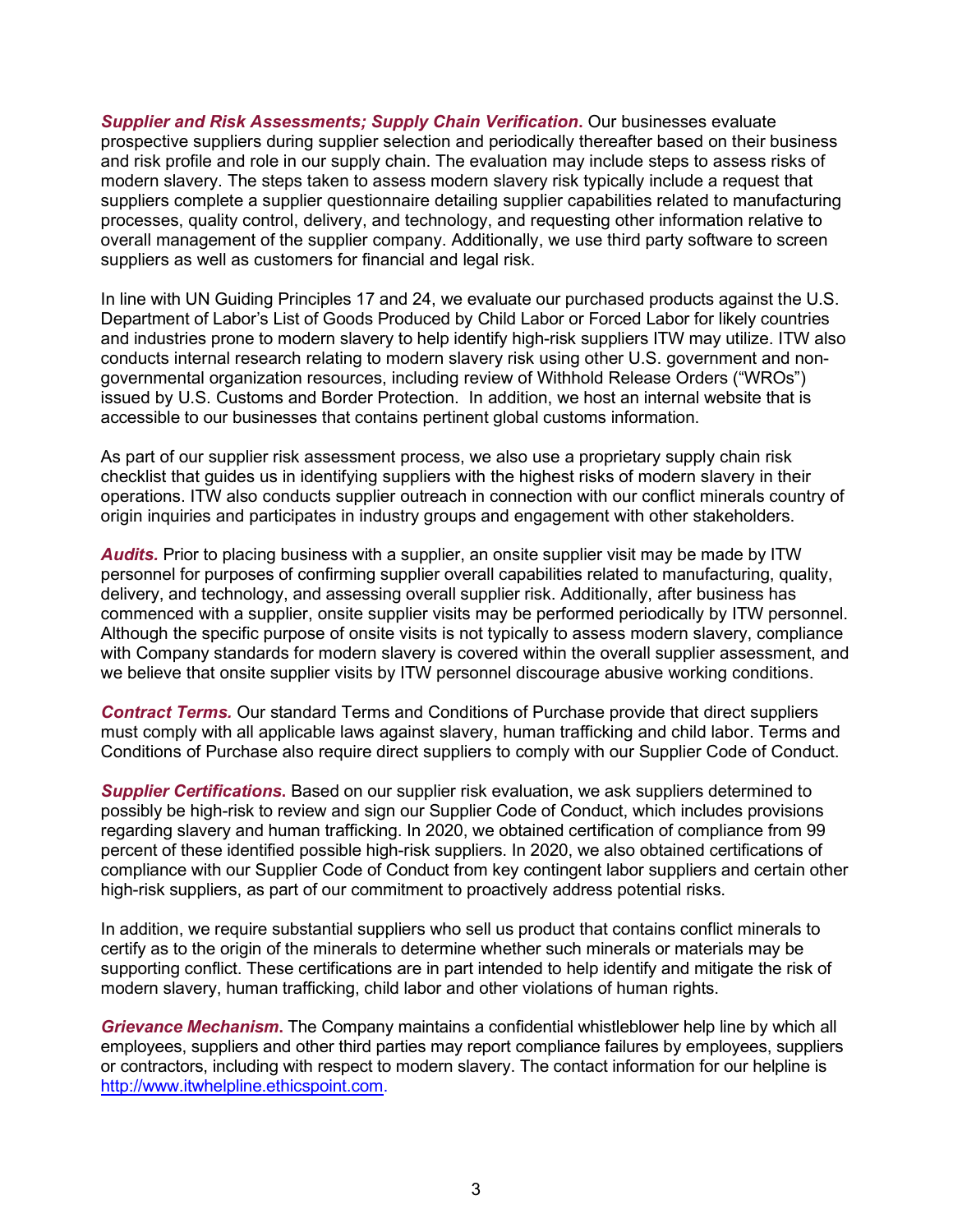#### Internal Accountability and Training

**Compliance Team.** At the corporate level, we have a cross-functional Responsible Sourcing Committee headed by ITW's Vice President of Global Strategic Sourcing & Environmental Health and Safety, who reports to ITW's Vice Chairman and includes dedicated Strategic Sourcing, Sourcing Risk, Environmental, Legal, Internal Audit, IT, Trade Compliance, Corporate Communications and selected personnel from various operations. The Committee meets quarterly to discuss responsible sourcing practices, including those related to modern slavery. Employees at our decentralized business units also are involved in compliance efforts and are responsible for ensuring they are sourcing appropriately, including by considering the risks related to modern slavery in the supply chain.

**Training and Knowledge Management.** Our sourcing personnel are trained in overall supplier expectations, including the requirement to act ethically and according to our Supplier Code of Conduct. In addition, we require our global sourcing employees, global employees who work with suppliers and customers on conflict minerals requests, and our Responsible Sourcing Committee members to undergo specific modern slavery training intended to generate awareness and examples of best practices, particularly with respect to mitigating risks within our product supply chains, and to enable our sourcing professionals to better recognize the signs of modern slavery and act to address any identified issues. We believe our sourcing professionals who have received training regarding modern slavery indicators are better able to identify and mitigate these risks at their respective suppliers.

In the past two years, we enhanced the content of our modern slavery training, expanded the group of employees required to undergo such training and provided enhanced training to selected employees. We also host an internal website that contains this training and additional materials on this topic.

**Employee Certifications.** Employees are periodically required to certify to their compliance with the ITW Statement of Principles of Conduct. In addition, the employee groups described above are required to provide periodic certifications of compliance in connection with modern slavery training.

### Additional Corporate Social Responsibility Efforts

For more information on our efforts and our achievements relating to corporate social responsibility, see our Corporate Social Responsibility Report, which is available at http://www.itw.com/social-responsibility/.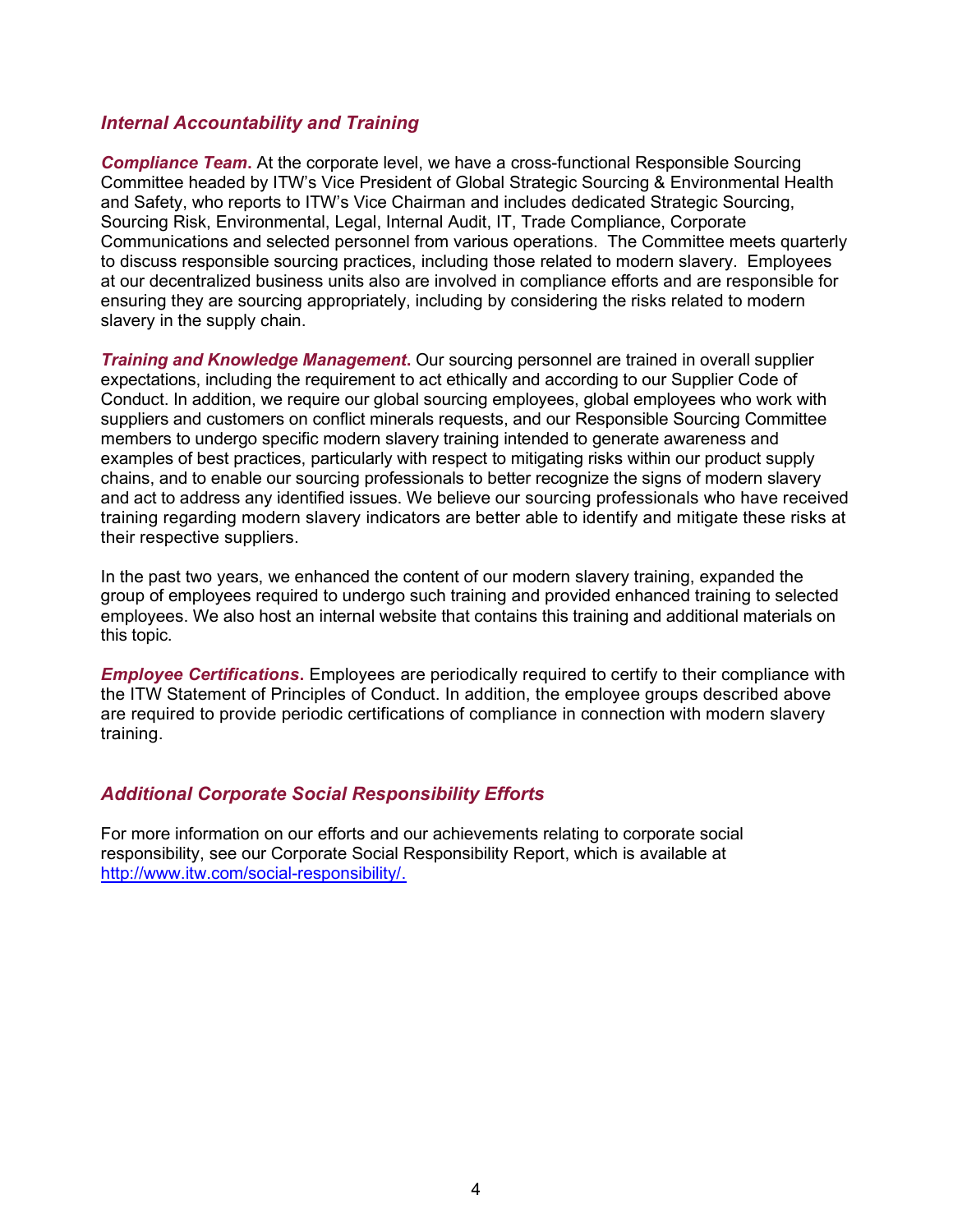## Required Approval Under the UK Modern Slavery Act

ITW Limited is required to prepare a statement pursuant to the UK Modern Slavery Act. Solely for purposes of compliance with the UK Modern Slavery Act, this Statement was approved by the Board of Directors of ITW Limited on June 7, 2021 and signed by a director of that entity as indicated below.

Giles Hudson, Director June 7, 2021